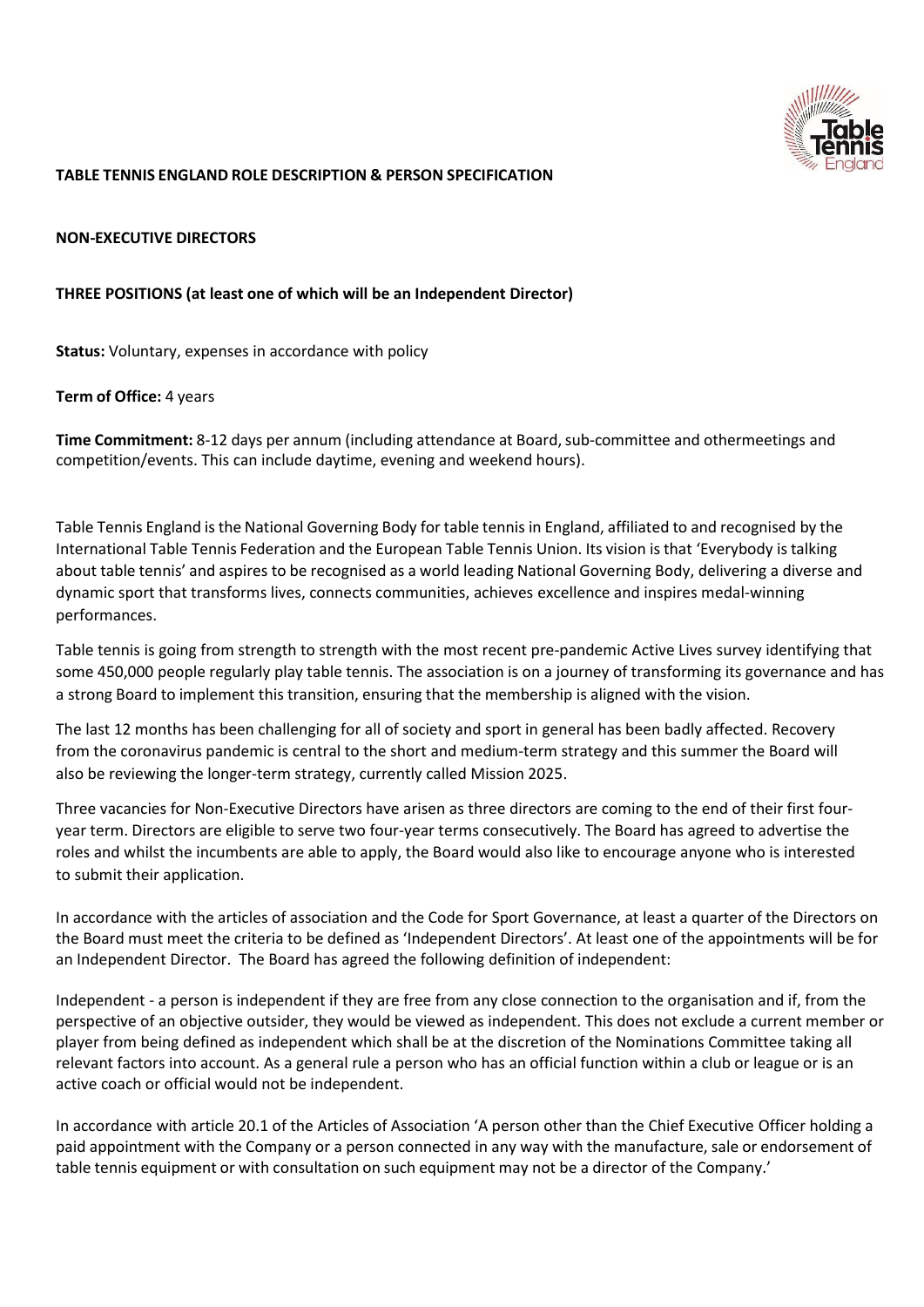## **ROLE DESCRIPTION:**

Table Tennis England is a limited company and the Board comprises 12 Directors; the Chair, three Elected Directors, seven Appointed Directors and the Chief Executive Officer.

The Board is responsible for managing the business of Table Tennis England, working collaboratively with bodies such as National Council and the Members Advisory Group. It focuses primarily on strategy, governance, finance, risk, stakeholders and the oversight of the executive team which is led by the Chief Executive Officer. The Board is focussed on strategic leadership and not operational management. There are a number of Board sub-committees and all Directors are expected to sit on at least one sub-committee depending on their skills and experience.

A Non-Executive Director is a member of the Board who assumes the shared collective responsibility and fiduciary duty of the Board to determine and implement the company's strategy and policies. It is important that the Board is made up of individual directors with a varied and complementary skillset, knowledge, experience and competencies. The Board has a diverse range of skills, experience and professional acumen from the table tennis family and from industry and business. The Board regularly monitors its own members through the skills matrix which is reviewed annually. All eligible candidates are welcome, however specific areas of expertise are currently being sought and include:

- Finance a chartered accountant or an individual with significant relevant financial experience and who will chair the Finance and Audit Committee
- Strategy and risk management
- Income generation fundraising, sponsorship
- Health and Wellbeing physical, mental
- Diversity, Equality and Inclusion social impact
- Table Tennis club development, coaching/coach education

All prospective candidates are strongly encouraged to review the documents provided in the attached Pre-appointment Information Pack. Current Board members are willing to speak to any prospective candidate and should you wish to have a confidential conversation please contact Vicky Wiegleb on [victoria.wiegleb@tabletennisengland.co.uk](mailto:victoria.wiegleb@tabletennisengland.co.uk) who will make the arrangements.

# **PERSON SPECIFICATION/KEY SKILLS:**

In addition to professional and/or table tennis skills and experience there are key personal attributes that directors must be able to evidence:

- Understanding of and commitment to the legal and regulatory duties of a director
- Understanding of and commitment to the highest standards of corporate and sports governance
- Highest standards of honesty, integrity and credibility
- a thorough knowledge of and commitment to Table Tennis England's mission, objectives and core values
- effective influencing and communication skills with the credibility to build trust and nurture strong relationships with internal and external stakeholders at all levels
- a knowledge of the structures, controls and politics of British and/or international sport
- the ability to question intelligently, debate constructively, challenge rigorously and decide dispassionately
- tact and diplomacy with the ability to listen and engage effectively
- the ability to work strategically as part of a team and to lead effectively in specific areas if required
- a willingness to participate in meetings, ask questions and take responsibility
- tolerance and consideration of different views
- a track record of acting in good faith and in the best interests of an organisation